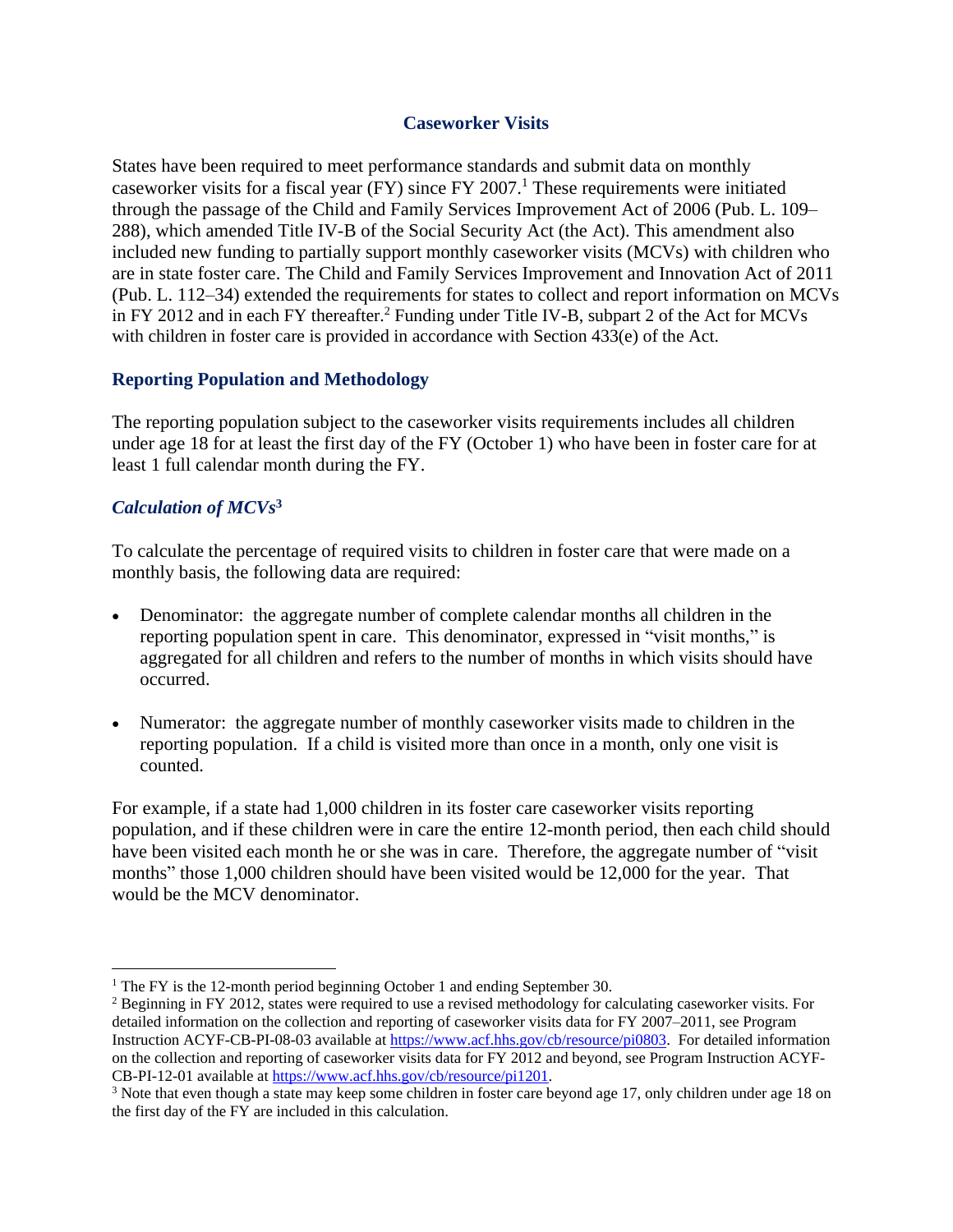The numerator would be the aggregate number of required visit months where at least one actual caseworker visit was made to each of those children. For the purpose of this example, a total of 10,000 visits occurred (not the expected 12,000) during the year for the 1,000 children in the reporting population. To calculate the correct numerator for MCVs, a further assessment must be made to count only one visit for each month for each visited child. Thus, if 100 of these children were visited twice in 6 of the months of the year, a deduction of 600 (100x6) must be made to exclude multiple visits during the same month. Therefore, the total for the numerator is 9,400 (10,000-600) actual "visit months" for the year.

The MCV percentage is calculated by dividing the numerator by the denominator and multiplying that product by 100 [(numerator/denominator)x100]. This calculation is expressed as a percentage and rounded to the nearest whole number. In this example, the MCV percentage is 78.3 [(9,400/12,000)x100].

# *Calculation of Children Receiving VIH*

To calculate the percentage of monthly visits that occur in the home (VIHs), the following data are required:

- Denominator: the number of MCVs made for children in the reporting population, which will be the same number as the numerator for the MCV calculation. The number in this denominator is expressed as the number of "visit months" aggregated for all the children (but limited to counting only one visit per child per month).
- Numerator: the number of monthly visits made to children in the reporting population that occurred in the child's home.<sup>4</sup> Note that the numerator is expressed as "visit months," and it is aggregated for all the visits to all the children in the foster care reporting population (but limited to only counting one visit per child per month).

The VIH percentage is calculated by dividing the numerator by the denominator and multiplying that product by 100 [(numerator/denominator)x100]. This calculation is expressed as a percentage and rounded to the nearest whole number.

# **Data Collection Methodology**

States may choose to report caseworker visits data based on their total foster care population or based on sample data. States that choose to submit sample data must use a sampling methodology that has been approved by their Children's Bureau Regional Office in consultation with the Administration for Children, Youth and Families' Office of Data Analytics and Reporting Team. Table 1 shows the states that elected to submit sample data for 2016, 2017, 2018, 2019 and/or 2020.

<sup>&</sup>lt;sup>4</sup> A child's home is defined as the home where the child is residing, whether in-state or out-of-state, and can include the foster placement setting.